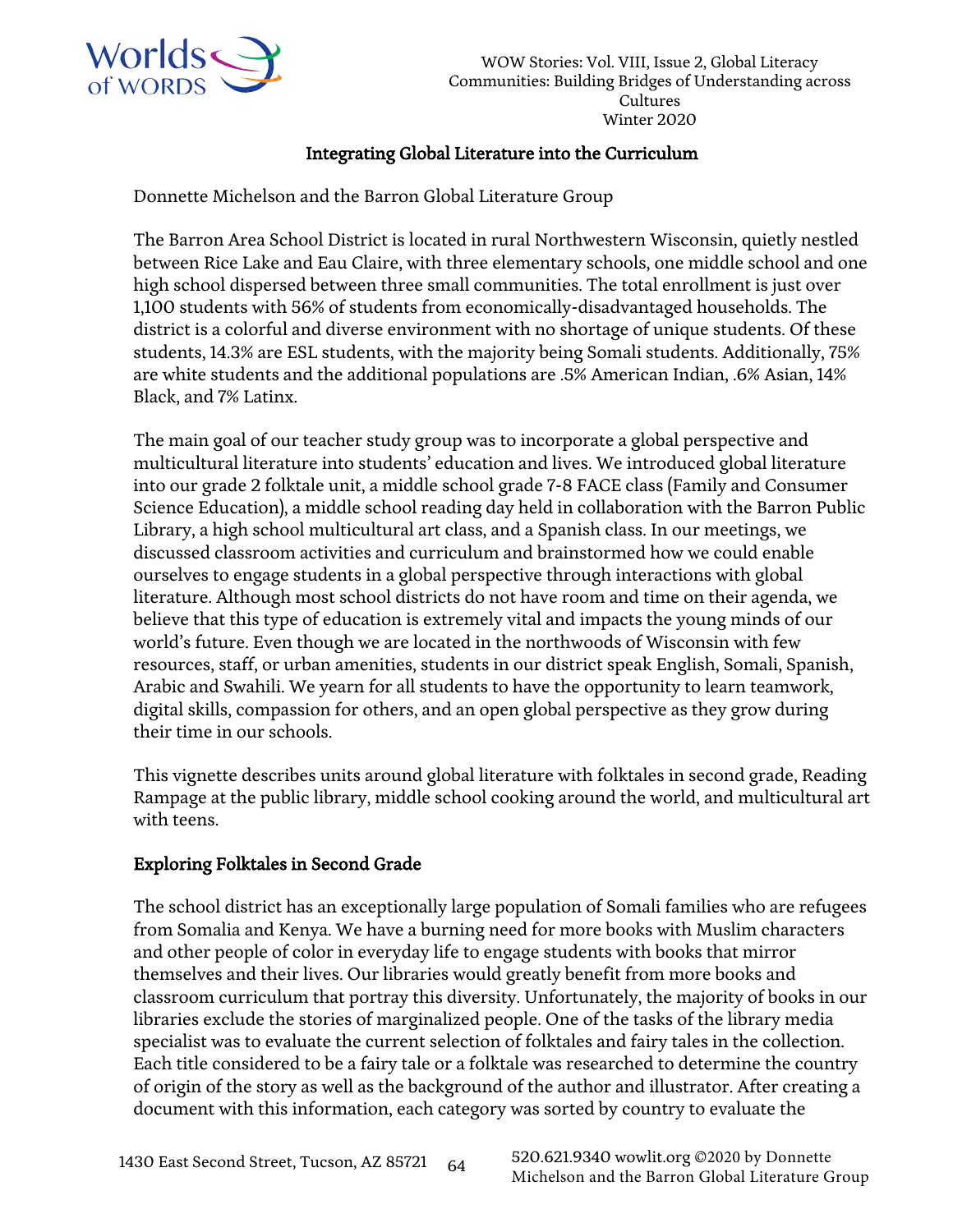

number of books by country. This provided the librarian with information about the gaps in the collection and the areas of the world absent from the collection for future purchasing decisions.

The school district has an exceptionally large population of Somali families who are refugees from Somalia and Kenya. We have a burning need for more books with Muslim characters and other people of color in everyday life to engage students with books that mirror themselves and their lives. Our libraries would greatly benefit from more books and classroom curriculum that portray this diversity. Unfortunately, the majority of books in our libraries exclude the stories of marginalized people. One of the tasks of the library media specialist was to evaluate the current selection of folktales and fairy tales in the collection. Each title considered to be a fairy tale or a folktale was researched to determine the country of origin of the story as well as the background of the author and illustrator. After creating a document with this information, each category was sorted by country to evaluate the number of books by country. This provided the librarian with information about the gaps in the collection and the areas of the world absent from the collection for future purchasing decisions.

After reading a variety of folktales, second-grade students compared these stories in the classroom. Along with the traditional folktales, additional literature was included that focused on immigration, Muslim characters, refugees, and cultural understanding. In the WIN (What I Need) class, students read several Readers Theatre scripts and made masks using the art from The Lion's Share (McElligott, 2012). The WIN class is a class where student progress is monitored and the teacher provides support for academic or emotional needs for students who need extra help or reteaching.

**KAA** ч. Bringing The Rain<br>to the Papiti Plain<br>(Kompa) tolk lales Around the Worl How Glooskap found Sum<br>(Angonquin the Canada)<br>Readers Theatre H  $k = 0.5$ 



Figure 1. Grade 2 folktale anchor chart. Figure 2. Second-grade students wearing their masks.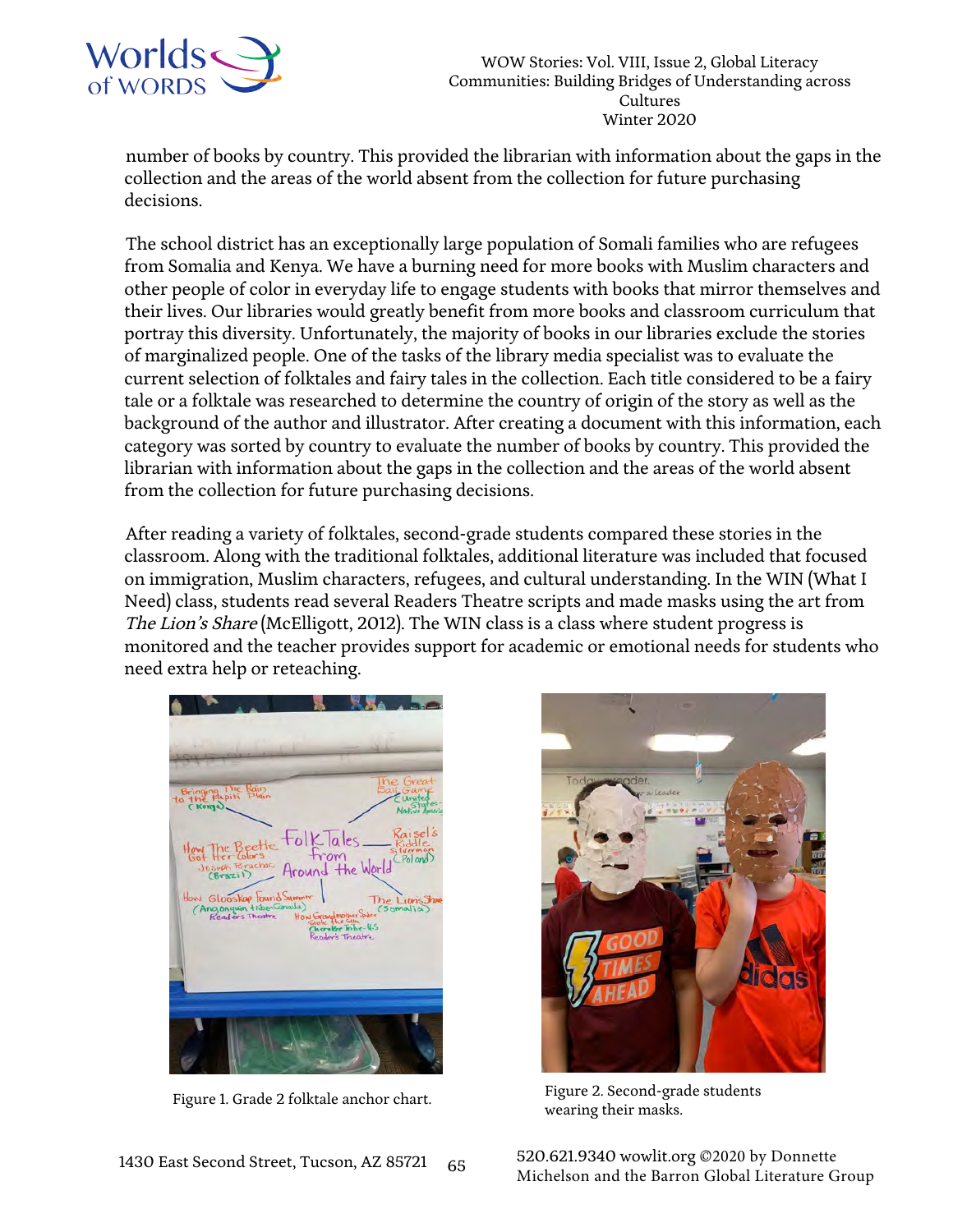

#### Middle School Reading Rampage

A Reading Rampage was held in conjunction with the Barron Public Library. On an inservice day of professional development for teachers, students were not in school and so had the opportunity to attend a read-a-thon at the public library. The school district librarian and the library aide created a list of books that included global themes of food insecurities, exclusion of people of color, social marginalization, religion, and cultural understanding. These books were purchased so that attendees received two free books. One book was to be used during the reada-thon and the other book was taken home at the end of the day to build their home libraries. The public library featured displays of global literature and incorporated multicultural crafts into the day's activities. Students were surveyed after the event and some students wrote book reviews of their favorite books from the day.



Figure 3. Selecting books at the Reading Rampage.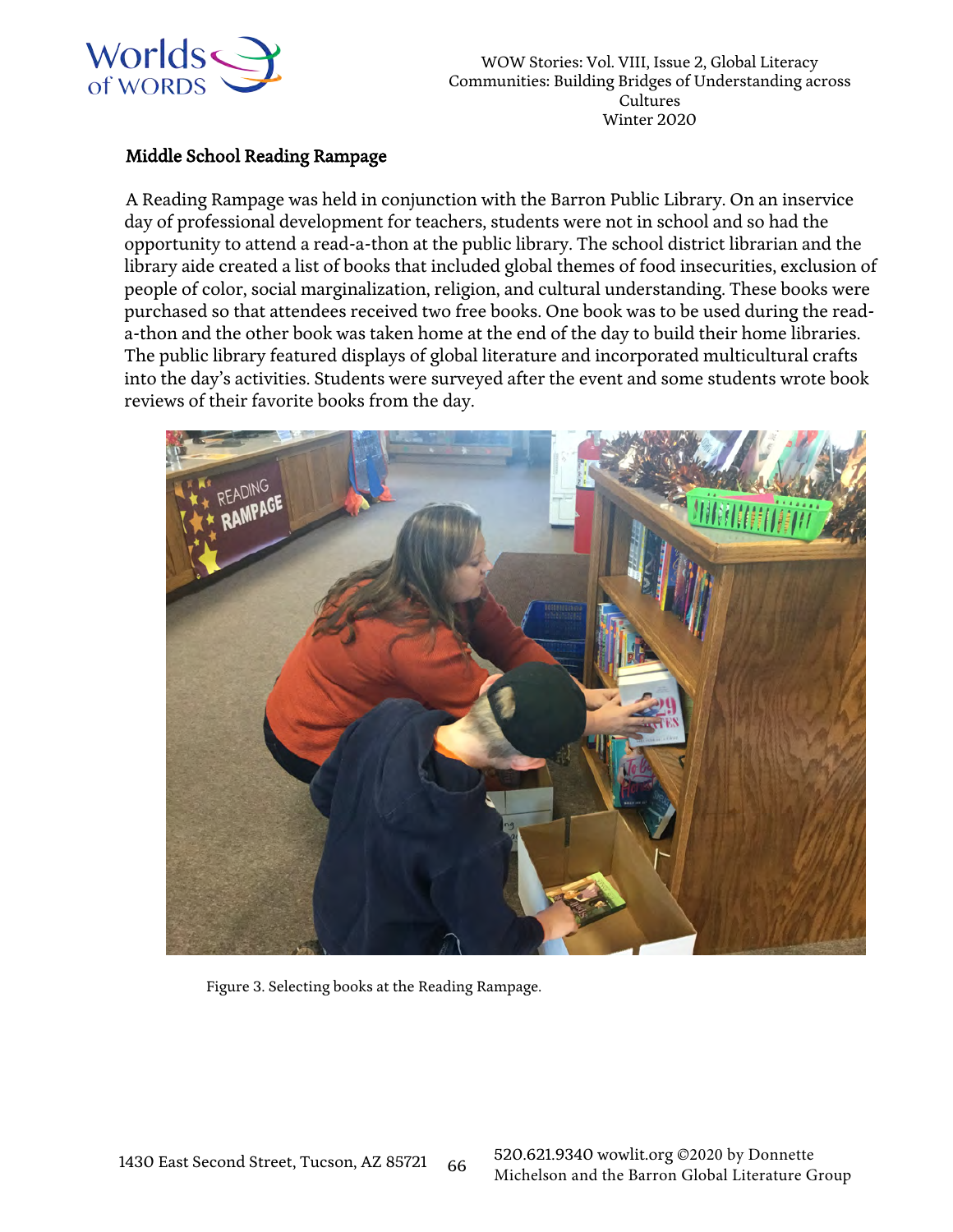

The following is one example of a student book review:

I really liked the book Other Words for Home because it's about a girl that goes to a different country and has to learn new things and words. I like that for Jude, friends can come easy for her she just has to look hard enuf. The thing that inspired me to read this book is the cover because it has a picture of Jude wearing a headscarf that you can see through, like in the book when she feels like people can see through her and the cover has a picture of where she lived which gives readers a good description of what kind of house she lived in. I liked how much the author expressed how people looked and felt all the time. I think it's cool that Jude has people that understand what she's going through and how she's brave enough to tell them. I like how there's not much words on a page kind of like a poem but it's not and how other people think about how fast I read the book but really it's a pretty short book. I really got into the book and couldn't put it down. I would definitely recommend this to my friends especially the one that reads the same kinds of books as me.

–McKenzie

## Middle School Cooking Around the World

Wisconsin is known as America's Dairyland because of our large agricultural society and businesses connected to the dairy industry. Being the number one state for cheese production is something we are proud of. Our traditional dairy industry has seen changes of employment, specifically because of new workers that originate from Mexico. By using cheese and dairy in our FACE class (Families and Consumer Education), we were able to teach about the connection between the foods we produce and are proud of, and different foods around the world. The FACE teacher invited eighth-grade students to research the most popular pizza toppings by country. They also researched the history of pasta by using the World Food Markets of Mexico, Italy, Spain, France, and China. The students synthesized their research, made their global recipes and enjoyed tasting their creations. Students also researched different countries and found the top pizza choices in each region.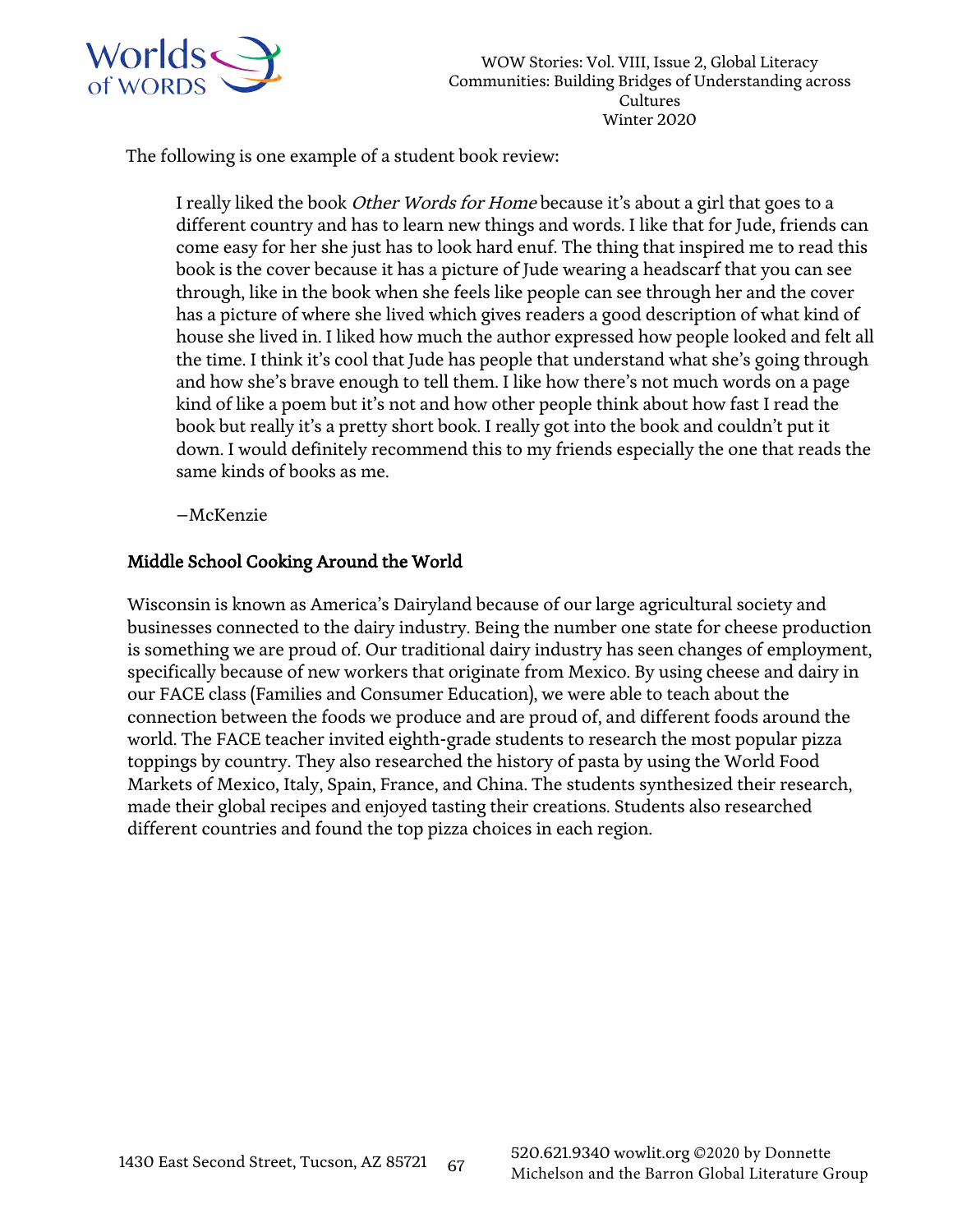



Figure 4. Pizza around the world map.

### High School Multicultural Art

One of the elective art classes is multicultural art. Projects are selected from India, Japan, Africa, Mexico, Russia, and American Indian cultures. For each focus, a book from the specific culture was shared with students as an inspiration and artistry for their projects. By using what is traditionally considered children's literature, high school students could easily relate to the story using their own personal expression and creativity and focus on the impact of the arts on culture and society.

#### Final Reflections

As a study group, we were able to dive into global literature and realize how much further we need to go as teachers in making students' educational experiences more global for our 21stcentury learners. There are numerous untapped global resources waiting to be discovered by eager students and teachers. Everyone learned that there is a definite distinction between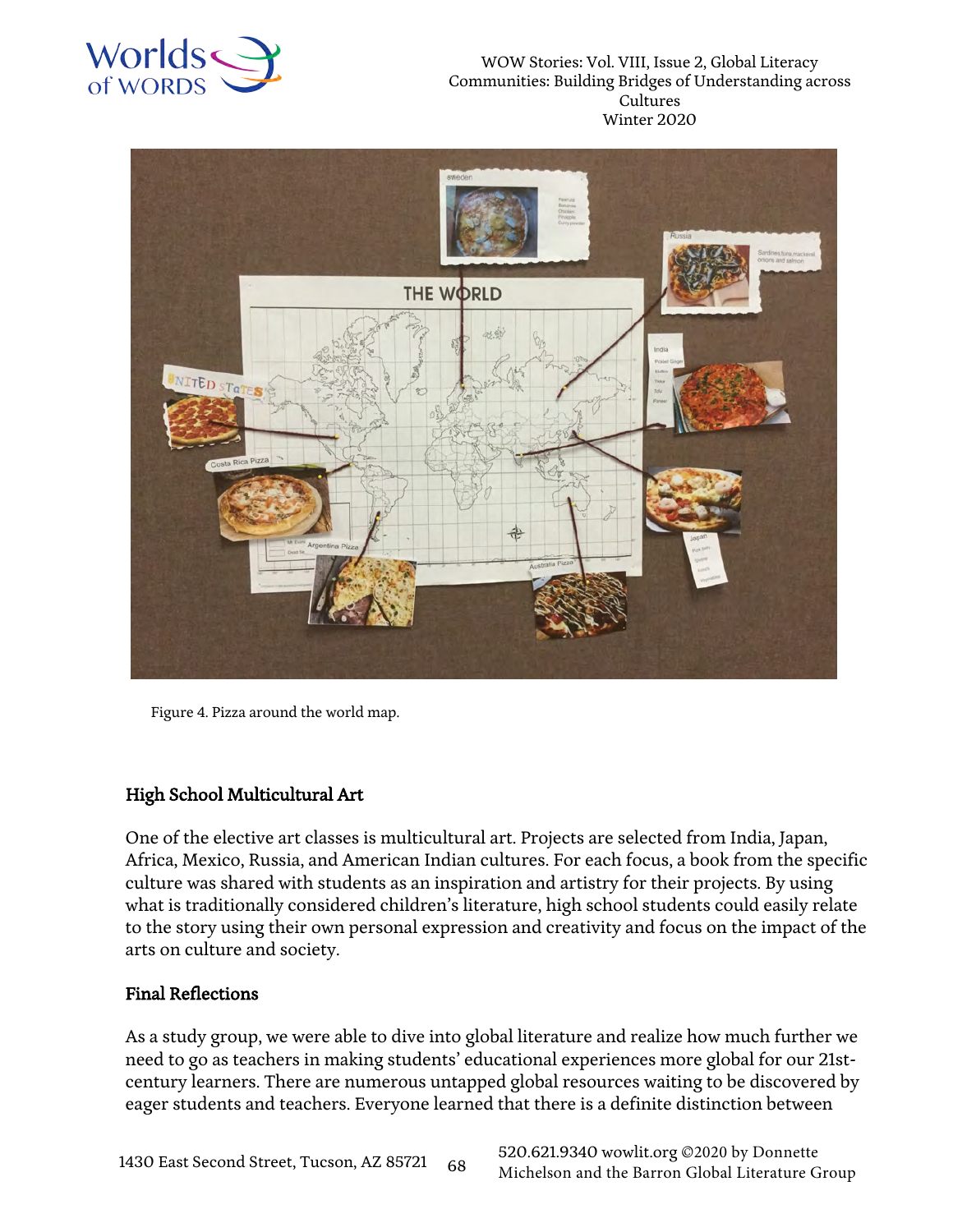

multicultural literature, global literature, and international literature and as educators we should be sharing these texts with students in classrooms and libraries.

Educators need to expand the selection of global cultures, immigrant authors and illustrators, and translated books for students. There are more books being published and available on the global market with a strong literary merit that portray diverse global cultures with accurate portrayals and sensitivity featuring marginalized groups that are culturally respectful. These books should be the focus of dialogue and human curiosity.

### Children's Literature Resources

Aardema, V. (1992). Bringing the rain to Kapiti Plain. Illus. B. Vidal. New York: Puffin. Bruchac, J. (1997). The great ball game. Illus. S. Roth. New York: Dial. Faruqi, R. (2015). Lailah's lunchbox. Illus. L. Lyon. Gardiner, ME: Tilbury. Florence Parry Heide, J., (1997). Sami and the time of the troubles. Illus. T. Lewin. New York: Clarion. Khan, H. (2018). Night of the moon. Illus. J. Paschkis. San Francisco: Chronicle. Khan, H. (2019). Under my hijab. Illus. A. Jaleel. New York: Lee & Low. Khan, R. (2010). Big red lollipop. Illus. S. Blackall. New York: Viking. Kostecki-Shaw, J. (2011). Same, same, but different. New York: Henry Holt. Méndez, Y. (2019). Where are you from? Illus. J. Kim. New York: HarperCollins. McElligott, M. (2012). The lion's share. New York: Bloomsbury. Park, Y., Pearse, S., & Mays, L. (2007). How grandmother spider got the sun. Illus. M. Grejniec. New York: Mondo. Silverman, E. (2003). Raisel's riddle. Illus. S. Gaber. New York: Farrar, Straus and Giroux.

Donnette Mickelson is the District Library Media Specialist for the Barron Area School District in Barron Wisconsin who loves to share literature with all ages. She attended the University of Wisconsin Eau Claire where she earned a MS degree in Library Science and a bachelors in elementary education.

Robin Hanson is a second-grade teacher at Woodland Elementary.

Rebecca Gibbs is the Riverview Middle School Library Aide.

Sue Becker is the Riverview Middle School FACE teacher.

Suzanne Vergin is the art teacher at Barron High School.

Jon Thompson is the Spanish teacher at Barron High School.

Lisa Kuebli is the Barron Public Library Director.